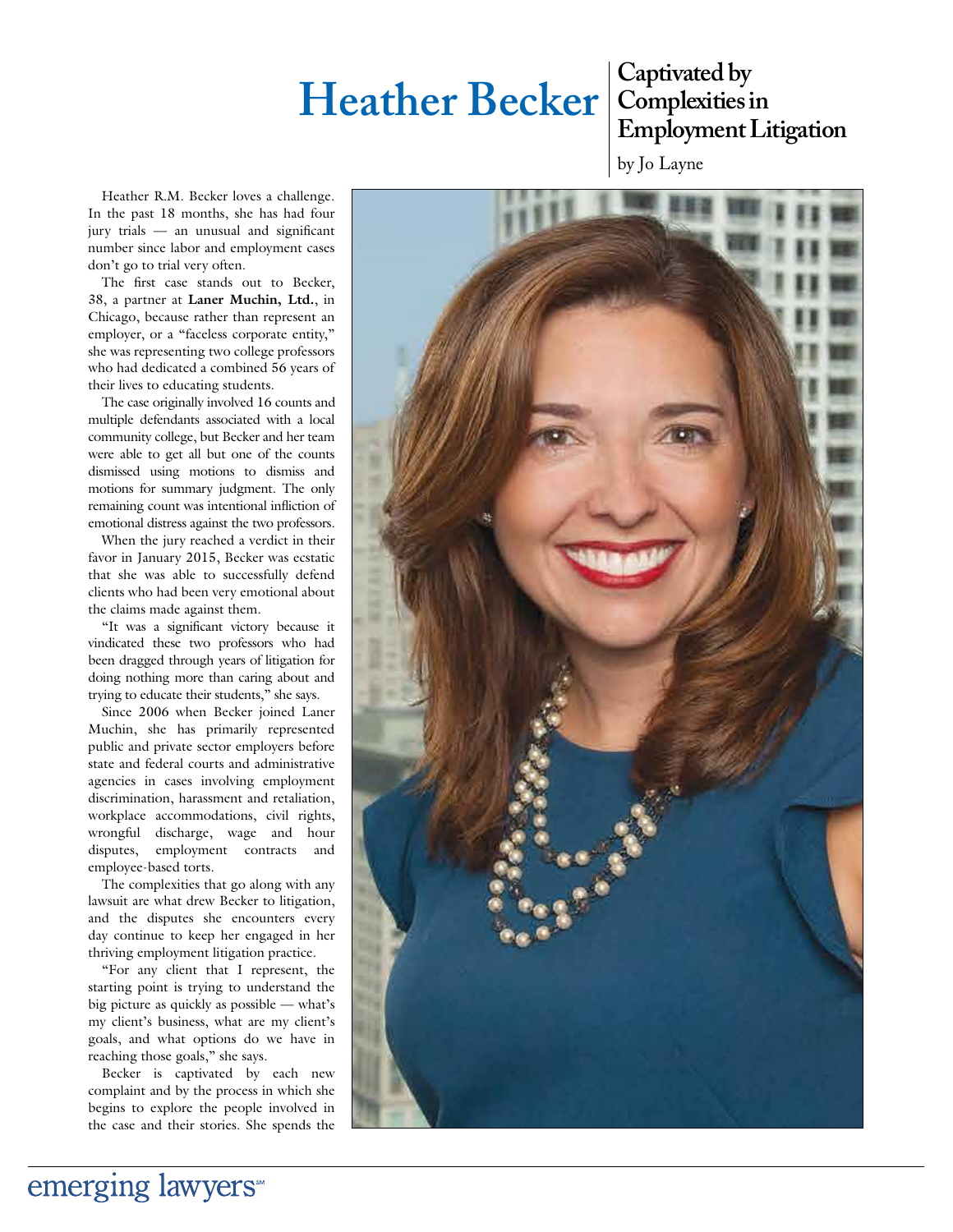next one to two years — or sometimes up to six or seven years — understanding the ins and outs of the business and connecting with the witnesses, all while gathering vital information and crafting an effective litigation strategy.

"One of the best parts of my job is getting to know my clients and having the time to develop that relationship of trust with them, to understand where they are coming from and how I can help," she says.

#### **Family Values**

Becker was born the youngest of three kids in the small town of Bronson, Michigan, which has a total population of about 2,300 residents. Her parents also grew up in Bronson and instilled in her many of the values she carries with her today.

Neither parent attended college, but they made clear to their children that nothing was more important than getting a good education. After being recognized as one of her high school's valedictorians, Becker joined her siblings at Michigan State

University and graduated at the top of her class with a bachelor's degree in business administration in 2000.

Becker moved to Chicago in 2000 to attend DePaul University College of Law. Her most significant accomplishment in law school was serving as the editor-inchief of the *DePaul Law Review*. In that role, she managed the 40 to 50 law review members who were responsible for writing, cite checking, editing and publishing

four volumes of the journal in just 12 months.

Becker met her husband, Jeffrey Becker, through the law school's mentorship program. Jeffrey, then a first-year law student and now her husband of almost 11 years, is a partner at Swanson, Martin & Bell LLP in Chicago and the chair of its Entertainment and Media Law practice group.

In 2003, Becker graduated from DePaul, *summa cum laude* and Order of the Coif, and joined Schiff Hardin LLP. At the time, Schiff Hardin was unique in that it allowed firstyear attorneys to "float," or pick up work, in any of its more than 20 practice groups. During her first year, Becker practiced in several areas of the law, including corporate, general litigation, insurance coverage, and labor and employment.

Becker's father had been a member of the International Brotherhood of Electrical Workers in Michigan for his entire career, so she was already attuned to many workplace and labor issues from the employee standpoint. Even though she worked on the defense side at Schiff Hardin, for three years she brought her perspective of growing up in a union family to her labor and employment practice.

In March 2006, Becker moved to Laner Muchin, drawn to the firm's exclusive concentration in labor and employment law and litigation, business immigration and employee benefits. Today, she focuses her practice on employment litigation, largely representing public sector clients and government officials, as well as private sector employers and their managers. In addition to her litigation practice, Becker also works with her clients on a variety of day-to-day employment issues and provides training when necessary.

"While I love litigation, litigation is not always the best or the right path for my clients," Becker says. "Many days I am working with them on simply how to have open and honest communications with their employees when problems arise.

"There are countless reasonable solutions and compromises that can be made when employers and their employees understand



**my clients...(often) I simply work with** favorable outcome from the jury **While I love litigation, it's not always the best or the right path for them on how to have open and honest communications with their employees."**

what the law provides and keep the lines of communication open," she adds.

While building their law practices, Becker and her husband have also built a family. Becker gave birth to her daughter, Ruby, in 2009, and became partner the month after she returned from maternity leave, on Jan. 1, 2010. For her, it was the next logical step in her career and a testament to her success at Laner Muchin.

Becker gave birth to her second child, Brady, in 2011. Having a family and a busy law practice presents its own set of challenges, Becker explains, but she tries to incorporate many of her small-town values in her own home — starting with a commitment to being involved in her kids' day-to-day lives.

"Most nights, I pick the kids up from school, I help them with their homework, and we have dinner together," Becker says. "It may mean returning to the day's work in the evenings and on weekends, but it is how I was raised, and I value that time with the kids."

She also stays active in her kids' school,

including room parent duties, helping with annual fundraising efforts, and serving as one of the leaders of her daughter's Daisy Scout Troop.

"Being an attorney in private practice and an involved parent is not easy," Becker says. "But I would not change it for anything, and I've learned a lot of lessons that I try to pass on to my co-workers and friends in the legal community who are just starting out with a family or struggling to find the right work-life balance."

#### **Key to Success**

One of Becker's most recent jury trials involved an age and gender discrimination lawsuit against four high-level officers for a public sector employer. The case had already gone up to the U.S. Court of Appeals for the Seventh Circuit and the U.S. Supreme Court on various issues when Becker and her team were asked to step in and prepare the case for trial.

They had multiple witnesses, thousands of pages of documents, and an aggressive

plaintiff's counsel on the other side. The key to trying the case was simplifying the issues and making the narrative easy for the jury to understand.

After a week-and-a-half-long trial, Becker and her team got a for all four officers on both counts.

Brent Stratton, chief deputy attorney general in the Office of the Illinois Attorney General, who hired Becker and worked with

her before and throughout the trial, was most impressed by the way she prepared witnesses. Even though all of the witnesses were lawyers — and lawyers don't always make the best witnesses, he says — she knew how to relate to them and play to their strengths.

He was also impressed by her easy manner with the jury and the judge.

"It was clear that the judge respected her and the way she argued things, and it was clear that the jury totally believed in the way she was presenting our case," Stratton says. "That was a tremendous comfort for me as the one who was sitting in the back."

Stratton adds that her win was even more significant since she didn't start from scratch on their case.

"We were handing her a case where she didn't have a lot of ability to fix anything that may not have been done the right way or just hadn't been done," he says. "She had to play the hand that was dealt and just did a fantastic job."

Becker points out that in this case and